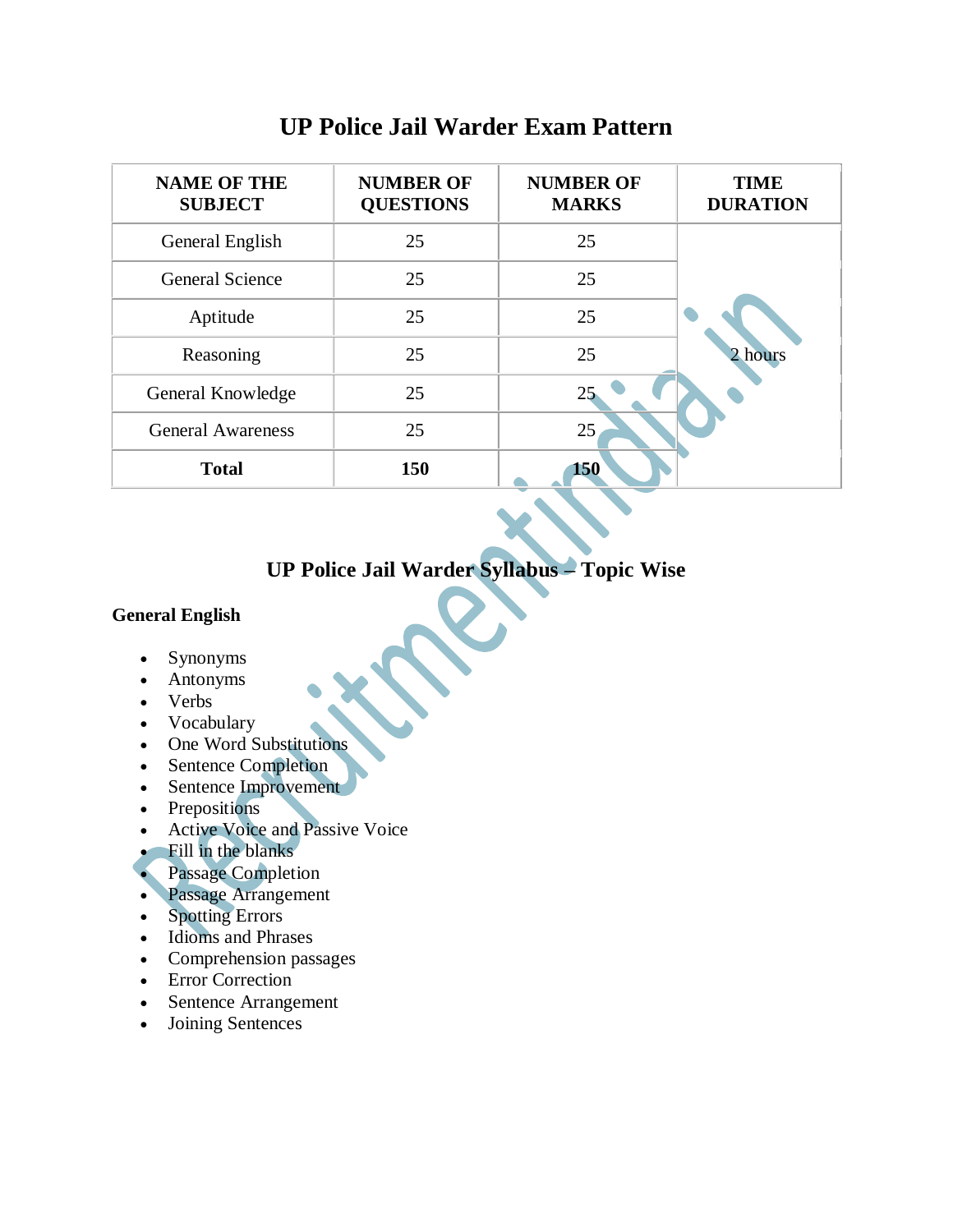#### **General Science**

- Force, motion, And energy
- Magnetism, electricity, And electronics
- Nature of Universe
- General Scientific laws
- Inventions and discoveries
- Heat, light, and sound
- Elements and Compounds
- Acids, bases, and salts
- Fertilizers, pesticides, insecticides
- Main Concepts of life science
- Classification of the living organism
- National scientific laboratories
- Mechanics and properties of matter
- Physical Quantities
- Standards and units
- Environment, ecology, health, and hygiene
- Human diseases
- Animals, plants and human life
- Blood and blood circulation
- Reproductive system
- Nutrition and Dietetics
- Respiration

### **Aptitude**

- Average
- Partnership
- Discounts
- Problems on Ages
- LCM & HCF
- Algebra
- Percentage
- Clocks and Calendars
- Pipe and Cisterns
- Boat and Streams
- Geometry
- Profit and Loss
- Simple Interest & Compound Interest
- Number System
- Probability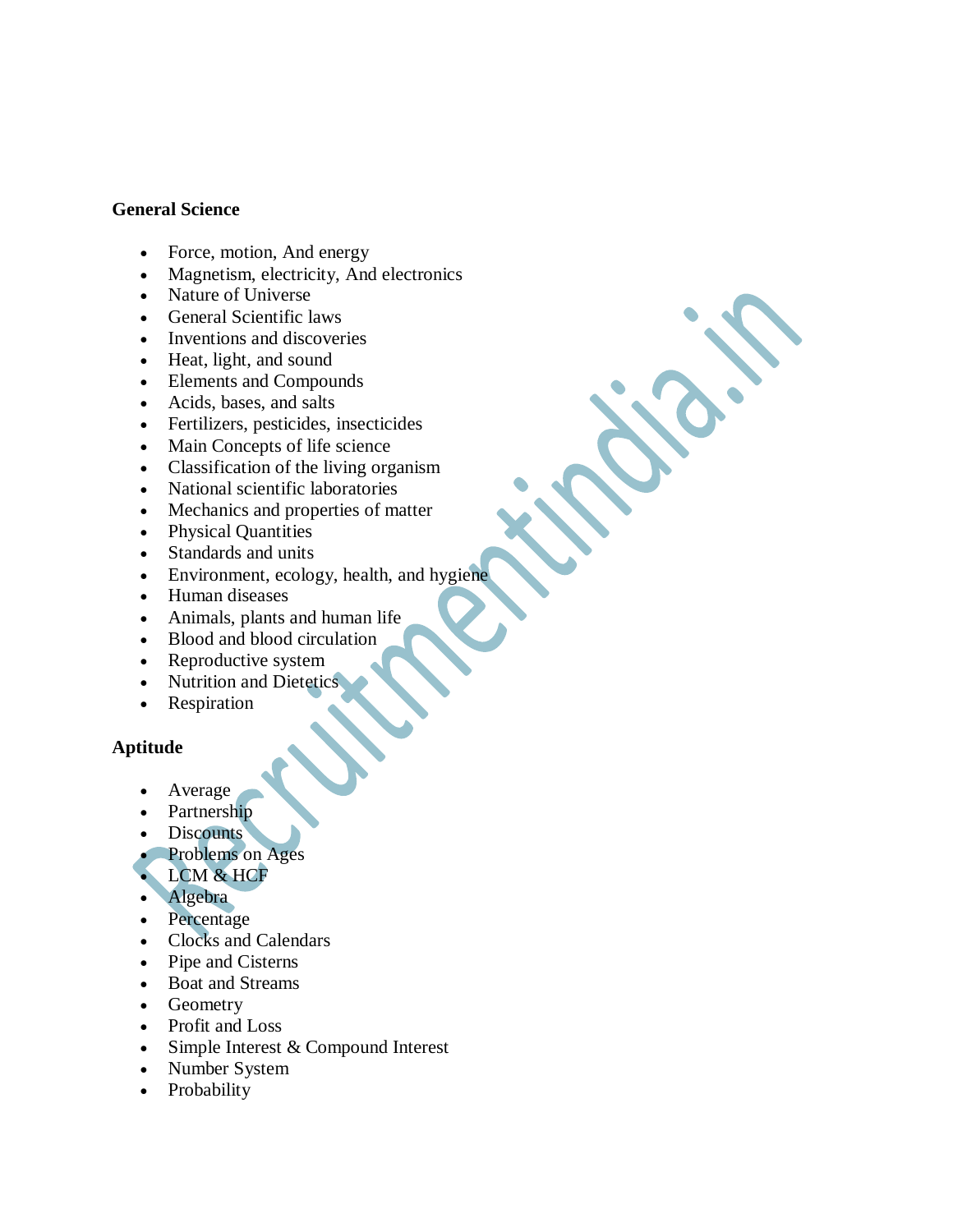- Permutation and Combination
- Data Interpretation
- Ratio & Proportion
- Time and Work
- Approximation/Simplification
- Mixture and Allegations
- Mensuration
- Sequences and Series

#### **Reasoning**

- Blood Relations
- Similarities
- Differences
- Syllogism
- Decision Making
- Visual Memory
- Alphanumeric Series
- Inequalities
- Input/output
- Judgment
- Venn Diagrams
- Relationship Concepts
- Space Visualization
- Problem Solving, Analysis
- Direction Sense
- Observation
- Discrimination
- Verbal And Figure Classification
- Arithmetical Number Series

## **General Knowledge & Awareness**

- Basic Computer
- **Current National & International Events**
- Indian Constitution
- National Movements of India
- Current Affairs
- Sports and Culture
- Awards and Prizes
- Important Dates
- Indian Economies
- Railway Budget 2018
- Geography of India and Uttar Pradesh
- History of India and Uttar Pradesh
- Tradition, Culture of Uttar Pradesh